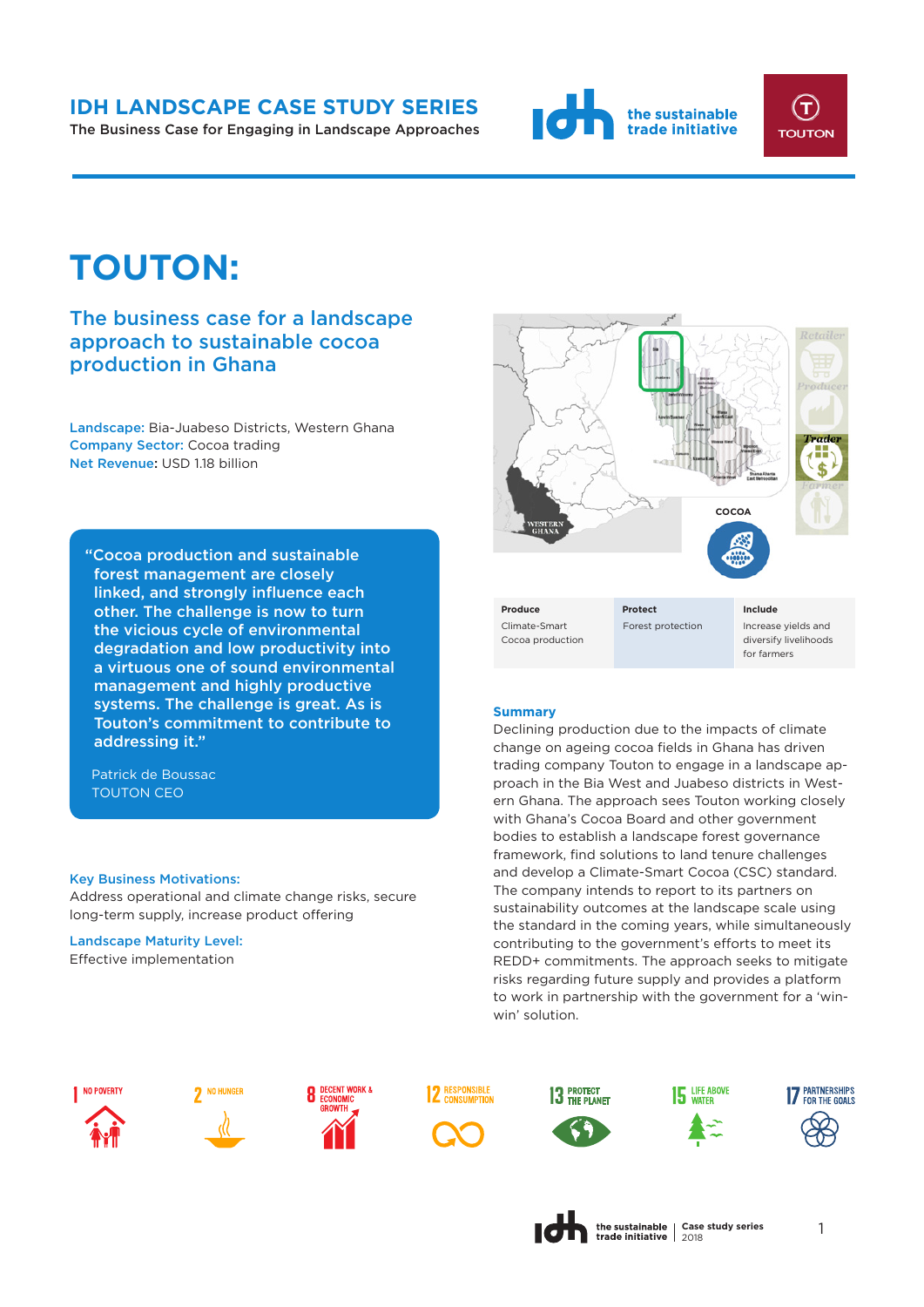# **Glossary**

**COCOBOD** – Ghana Cocoa Board

**Climate-Smart Agriculture** – Agriculture that sustainably increases productivity, enhances resilience (adaptation), reduces/removes GHGs (mitigation) where possible, and enhances achievement of national food security and development goals<sup>1</sup>.

**Cocoa Processing Company (CPC)** – Ghanaian company that processes raw cocoa beans into semi-finished products and finished products.

**Climate-Smart Cocoa (CSC)** – production approach designed to enhance the capacity of the cocoa production system to support food security, incorporating the need for adaptation and the potential for climate change mitigation into sustainable agriculture development strategies.

**Cocoa Marketing Company (CMC)** - wholly-owned subsidiary of COCOBOD with the role of marketing and exporting Ghana's cocoa beans to local and foreign buyers and traders.

**GCFRP** – Ghana Cocoa Forest REDD+ Program<sup>2</sup> .

**Hotspot Intervention Areas (HIAs)** – Priority areas for immediate and concentrated interventions at the farm to landscape level under the GCFRP.

**Licensed Buying Companies (LBCs)** – private companies licensed by COCOBOD to purchase cocoa on its behalf for a fee.

**Rural Service Centres (RSCs)** - centres established by Touton and that provide comprehensive training and services for the professionalization of farmers.

**REDD+** – countries' efforts to Reduce Emission from Deforestation and Forest Degradation and foster conservation, sustainable management of forests and enhancement of forest carbon stocks<sup>3</sup>.

**Shade trees** - any tree grown specifically for its shade. Cocoa is produced in traditional shaded cocoa agroforests, where cocoa trees grow under the shade provided by native and introduced forest and fruit trees.

1 [http://www.fao.org/climatechange/epic/activities/what-is-cli](http://www.fao.org/climatechange/epic/activities/what-is-climate-)mate-smart-agriculture/en/#.WsybmojwY2w

- 2 <https://www.forestcarbonpartnership.org/sites/fcp/files/2017/> June/1b.%20Ghana%20overview.pdf
- [3 http://www.un-redd.org/](http://www.un-redd.org/)

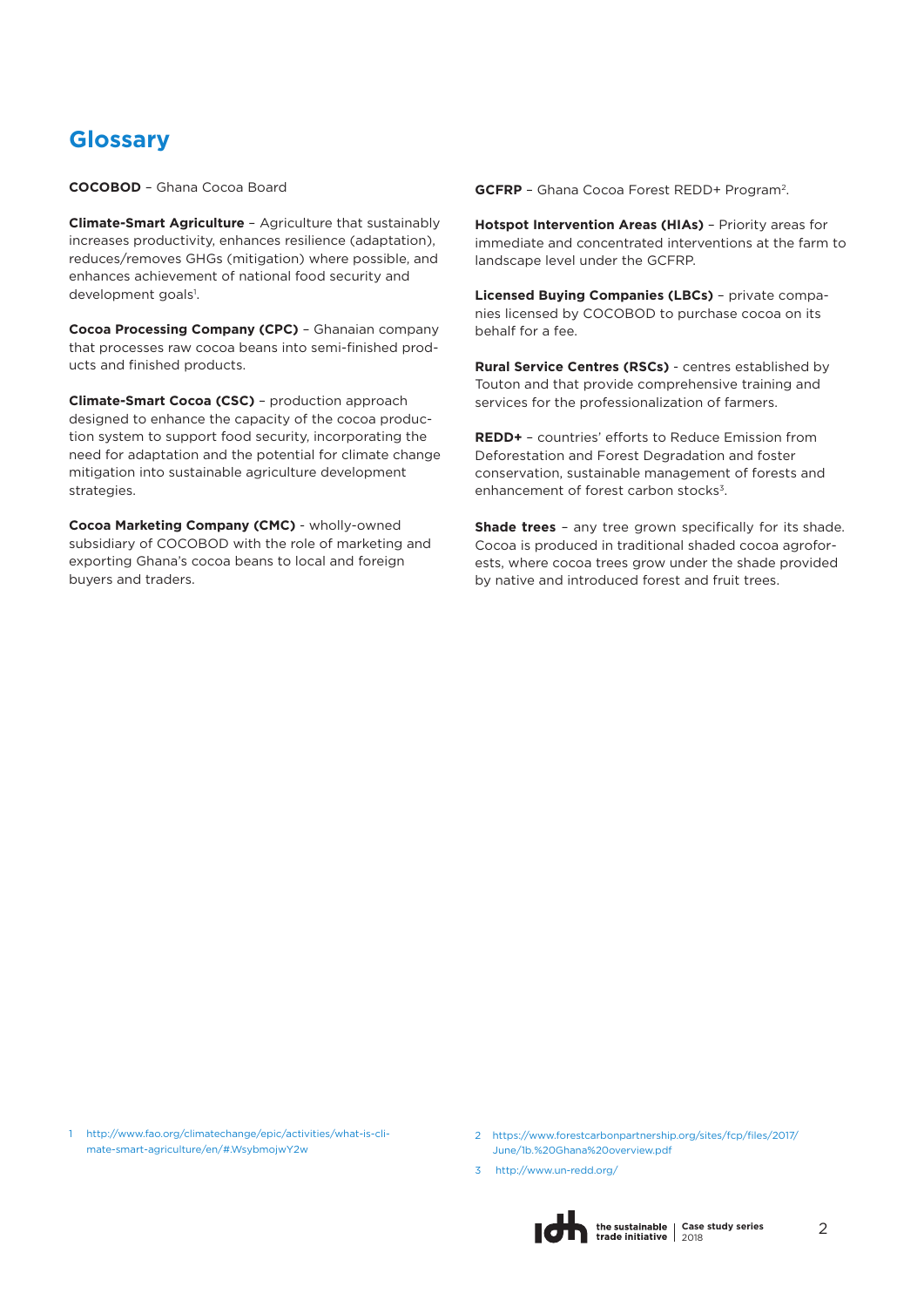# **Background**

#### **Touton Group**

Touton Group is a global commodity trader engaged in the trading of cocoa, coffee, vanilla and natural ingredients into European, American and Asian markets. First established as Maison Touton in 1848, the privately-owned company is headquartered in Bordeaux, France and has 15 offices worldwide, employing over 900 people. Touton has long been a major player in the global trade of cocoa, buying and selling around 10% of the world's cocoa each year4. Cocoa accounts for approximately 60% of the company's revenues, and it trades around 400,000 MT of cocoa bean equivalents annually<sup>5</sup>. Touton sources its largest volumes of cocoa from Côte d'Ivoire and Ghana and purchases smaller volumes from Nigeria and Cameroon.

Touton is one of the top five cocoa bean buyers in Ghana. The company trades about 100,000 MT of ordinary cocoa each year through the Ghana Cocoa Board (CO-COBOD). In addition to sourcing cocoa beans and cocoa derivatives directly for export, in 2015 the company took over a grinding factory in Tema, previously belonging to Niche Cocoa Industry. The facility, now Cocoa Touton Processing Company (CTPC), was the result of a EUR 17 million investment and provides 30,000 MT of processing capacity<sup>6</sup>. At the same time the company also signed a tolling agreement for cocoa butter, cake and powder with the Cocoa Processing Company (CPC) - formally government run factories, now partially privatized. This agreement expanded the company's grinding capacity by 40,000 MT. In 2015 the company also opened its first Rural Service Centres (RSCs) in Ghana which provide comprehensive training and services for the professionalization of farmers.



#### **Cocoa driving growth in Ghana**

Ghana is the second largest producer of Cocoa in the world, producing over 800,000 MT annually, second only to its neighbour Côte d'Ivoire. Cocoa is the country's second largest export (estimated at USD 1.89 billion<sup>7</sup>). According to the Bank of Ghana, the cocoa sector accounts for more than 9% of Gross Domestic Product (GDP)8. The crop is a major source of income for approximately 800,000 farmers in the country, with three quarters of cocoa production coming from smallholder farmers. Cocoa production in Ghana is focused in the High Forested Zones that stretch across the country's south coast, where rainfall is high and climatic conditions ideal for cocoa production.

Ghana has a unique supply chain model centred on strong government control, with COCOBOD overseeing nearly all aspects of the supply chain. Previously, all cocoa purchases were made through COCOBOD's subsidiary, Produce Buying Company. In the early 1990s, the Ghanaian government introduced a series of reforms, notably in respect to the internal marketing of cocoa. Nowadays, an estimated 48 Licensed Buying Companies (LBC) operate in Ghana. As long as LBCs meet the government's high-quality standards, these private companies can purchase cocoa from farmers on behalf of COCOBOD for a fee and then export. COCOBOD prides itself on strict quality standards and conducts quality checks at three levels (at District Depot, on arrival at the port, and prior to shipment) before cocoa is exported. The quality of Ghana's cocoa bean is world renowned and exceeds many international standards. Cocoa Marketing Company (CMC) is a wholly-owned subsidiary of COCO-BOD and has the role of marketing and exporting Ghana's cocoa beans to local and foreign buyers and traders.

#### **Challenges to production**

Low productivity is a problem across West Africa, and Ghana has one of the lowest yields per hectare (ha) of cocoa in the world (approximately 400-450kg per ha<sup>9</sup>). Traditionally, cocoa farmers have lacked access to high yielding planting material, agro-pesticides and fertilizers, technical production training and, crucially, finance<sup>10</sup>. Another reason for the low average yield in Ghana is the high average age of the cocoa fields, which means they are less productive. It is also a concern that the effects of climate change will further impact the quality and volume

- 4 https://translate.google.co.uk/translate?hl=en&sl=fr&u=http://www. [sudouest.fr/2010/05/06/le-negociant-en-cacao-bordelais-touton-se-di](https://translate.google.co.uk/translate?hl=en&sl=fr&u=http://www.sudouest.fr/2010/05/06/le-negociant-en-cacao-bordelais-touton-se-diversifie-84332-730.php&prev=search)versifie-84332-730.php&prev=search
- 5 https://www.confectionerynews.com/Article/2017/10/30/Tou[ton-teams-with-Cocobod-to-tackle-forest-devastation-in-Ghana](https://www.confectionerynews.com/Article/2017/10/30/Touton-teams-with-Cocobod-to-tackle-forest-devastation-in-Ghana)
- 6 [https://touton.fr/images/resources/QuickFacts/20170420-QuickFact](https://touton.fr/images/resources/QuickFacts/20170420-QuickFactsTouton-Ghanaoperations.pdf)sTouton-Ghanaoperations.pdf
- 7 <https://atlas.media.mit.edu/en/profile/country/gha/>
- 8 [https://www.agriskmanagementforum.org/sites/agriskmanagementfo](https://www.agriskmanagementforum.org/sites/agriskmanagementforum.org/files/Documents/Ghana%20Cocoa%20SCRA%20Report%202011%20ARMT.pdf)rum.org/files/Documents/Ghana%20Cocoa%20SCRA%20Report%20 2011%20ARMT.pdf
- 9 [https://www.ft.com/content/8218c-bc-5dc8-11e3-95bd-00144feab](https://www.ft.com/content/8218c-bc-5dc8-11e3-95bd-00144feabdc0)dc0
- 10 [https://www.ghanaweb.com/GhanaHomePage/NewsArchive/Life](https://www.ghanaweb.com/GhanaHomePage/NewsArchive/Lifeline-for-cocoa-industry-as-Touton-S-A-partners-gov-t-416463)line-for-cocoa-industry-as-Touton-S-A-partners-gov-t-416463

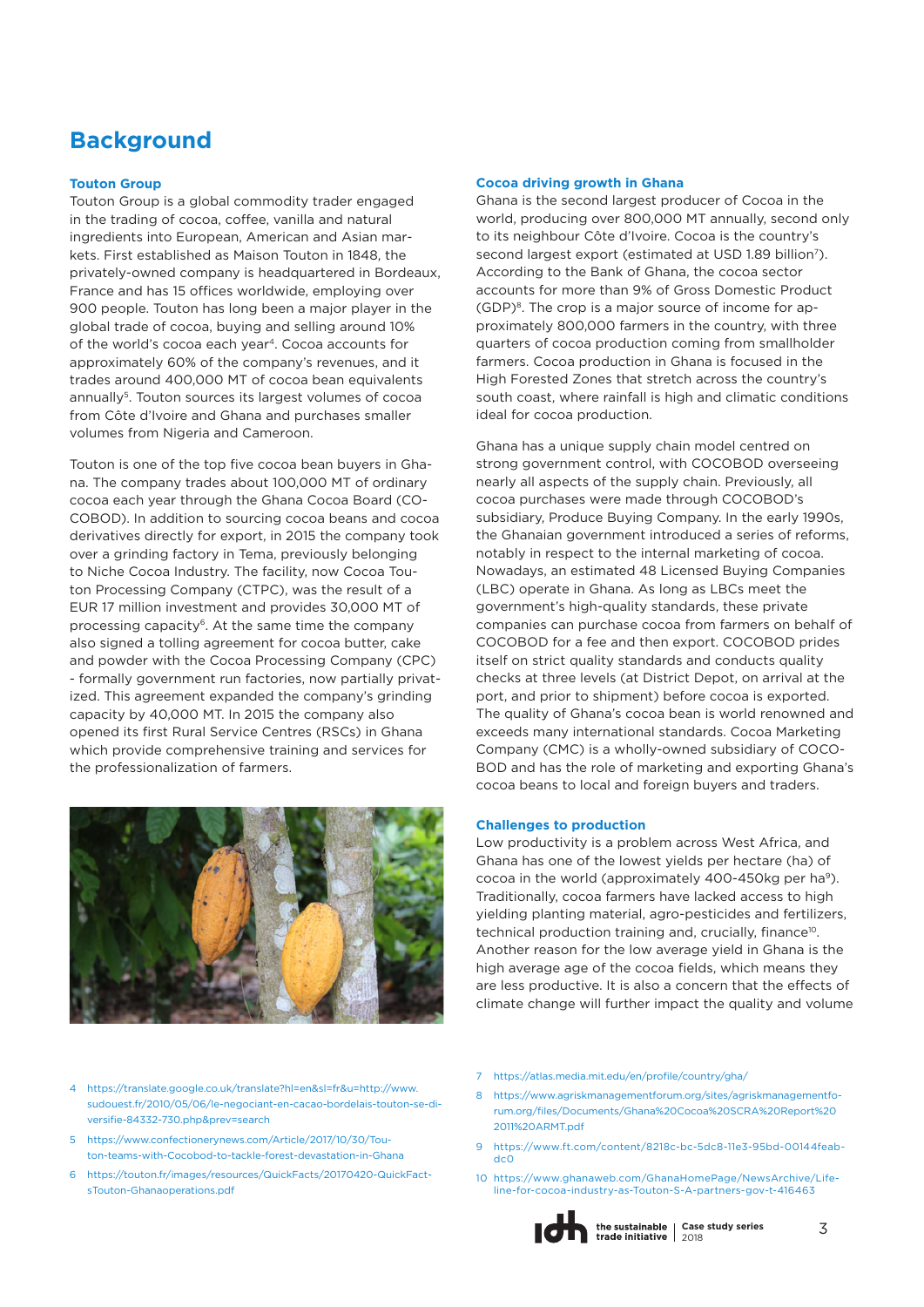of crop produced, as vast areas of Ghana and Côte d'Ivoire are predicted to become less suitable for cocoa production as global temperatures climb by up to 2°C by 2050<sup>11</sup>. Ghana is particularly vulnerable to this due to its older tree stocks (23% of cocoa tree stock are more than 30 years old) $12$ , limited shade tree use, notably as a result of opting in some areas for zero shade cocoa production systems due to its higher short-term yields. Farmers are often solely dependent on cocoa for income and so suffer most acutely in the face of changing market and environmental conditions.

#### **Cocoa as one of the drivers of deforestation**

Cocoa trees grow well in humid tropical climates with regular rains and a short dry season. Most of the world's cocoa is grown in a narrow belt ten degrees either side of the Equator typically home to tropical forests. Between 1990 and 2005, Ghana lost 26% of its forest cover, primarily driven by agricultural expansion<sup>12</sup>. It is estimated that since 2010 deforestation rates have increased from approximately 2.1% per year to 3.2% per year<sup>13</sup>. There are 214 forest reserves in Ghana, which are designated for the production of timber and have good infrastructure and accessibility. As a result, communities use the roads established and farm in the reserves. The forest reserves, despite being protected, are now considered to be 'partly to mostly degraded<sup>'14</sup>. Deforestation has led to degradation of soils, water insecurity, shifts in rainfall, crop failures due to droughts and loss of soil fertility and biodiversity in the region. The compounding effect of deforestation leading to low productivity creates a need for more expansion into forests to fill productivity gaps.

Multiple land ownership frameworks are also part of this challenge. Approximately 20% of land in Ghana is owned by the State, and is governed by statutory law. Approximately 80% is governed through customary tenure arrangements and via chiefs or other customary authorities<sup>15</sup>. The law in Ghana states that the Forestry Commission has management rights over all forest reserves and protected areas, however, in reality, community members feel that the land (including reserves) belongs to them due to precedents around tree tenure. Traditional tree tenure holds that non-timber trees planted on communal lands are the property of the communal body or 'stools' who must be informed of any management decisions made by the land user<sup>16</sup>.

With cocoa trees, it is generally recognized that while the land belongs to communities, the planter maintains ownership and use rights over the tree as long as it is producing fruits. This means that the original tree planter must secure the consent of the landowner before replanting or cutting down these trees. This often acts as a disincentive for replanting when trees are old, and for rehabilitating diseased trees<sup>17</sup>. This also leads to farmers often preferring to clear new land rather than replant, as they see it as easier to open new areas compared to renegotiating new agreements with the landlords.



Buyers of cocoa are increasingly aware of how forests shape local climatic conditions and are recognizing deforestation as a material business risk. In March 2017, twelve of the world's leading cocoa and chocolate companies committed to ending deforestation in the global cocoa supply chain via the Cocoa and Forests Initiative statement of intent<sup>18</sup>. These companies include Barry Callebaut; Blommer Chocolate Company; Cargill; CE-MOI; ECOM; Ferrero; The Hershey Company; Mars Incorporated; Mondelēz International; Nestlé; Olam and Touton. The initiative is facilitated by the Sustainable Trade Initiative (IDH), the World Cocoa Foundation (WCF) and the International Sustainability Unit of the Prince of Wales (ISU). More than 30 companies from the cocoa and chocolate sector are now committed to this effort. In November 2017, this commitment was translated into a Framework for Action signed by the Ghana government and cocoa companies. Implementing the Framework will require government, business and CSOs to collaborate at national, regional and district levels.

- 11 [https://cgspace.cgiar.org/bitstream/handle/10568/51470/Cli](https://cgspace.cgiar.org/bitstream/handle/10568/51470/Climate%20suitability%20for%20Cocoa%20farming.pdf)mate%20suitability%20for%20Cocoa%20farming.pdf
- 12 <https://rainforests.mongabay.com/deforestation/archive/Ghana.htm>
- 13 [https://www.forestcarbonpartnership.org/sites/fcp/files/2017/June/](https://www.forestcarbonpartnership.org/sites/fcp/files/2017/June/GCFRP_Carbon%20Fund_Final%20Draft_April%2022%202017-formatted.pdf) GCFRP\_Carbon%20Fund\_Final%20Draft\_April%2022%202017-formatted.pdf
- 14 <https://theredddesk.org/countries/ghana/statistics>
- [15 https://www.land-links.org/wp-content/uploads/2016/09/USAID\\_](https://www.land-links.org/wp-content/uploads/2016/09/USAID_Land_Tenure_Ghana_Cocoa_Report.pdf) Land\_Tenure\_Ghana\_Cocoa\_Report.pdf
- 16 [https://www.land-links.org/wp-content/uploads/2016/09/USAID\\_](https://www.land-links.org/wp-content/uploads/2016/09/USAID_Land_Tenure_Ghana_Cocoa_Report.pdf) Land\_Tenure\_Ghana\_Cocoa\_Report.pdf
- 17 [https://www.land-links.org/wp-content/uploads/2016/09/USAID\\_](https://www.land-links.org/wp-content/uploads/2016/09/USAID_Land_Tenure_Ghana_Cocoa_Report.pdf) Land\_Tenure\_Ghana\_Cocoa\_Report.pdf
- 18 http://www.sustainablebrands.com/news\_and\_views/organiza[tional\\_change/sustainable\\_brands/cargill\\_nestlé\\_mars\\_join\\_forc](http://www.sustainablebrands.com/news_and_views/organizational_change/sustainable_brands/cargill_nestl�_mars_join_forces_combat_defor)es\_combat\_defor

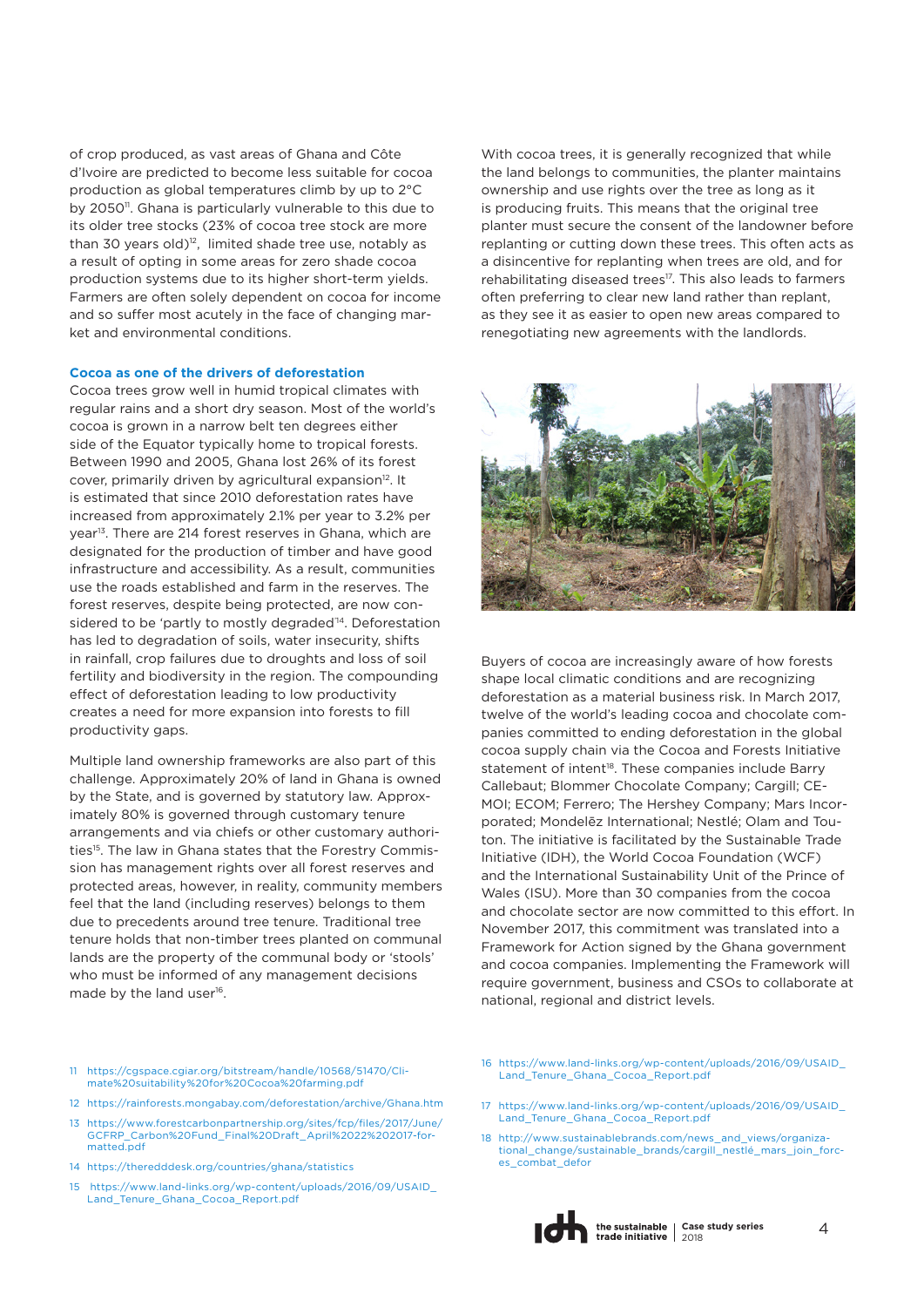In trying to respond to the demand for deforestationfree cocoa in Ghana, challenges exist around how farms developed inside forest reserves are handled. Traceability systems are often based on yield estimates per farm by individual sourcing companies. A farm which could be selling to multiple companies is monitored independently by the sourcing companies and if it appears to produce much more beans than its size should allow, this could potentially be due to selling beans produced on other farms such as those located in forest reserves. Clearly, the farmer has a big window through multiple sales based on different sourcing companies' yield estimates to sell beyond what they can produce. This is difficult to track per the current sourcing and data sharing arrangements, which means beans produced in forest reserve areas can still end up in the supply chain, making it difficult to exclude deforestation-based cocoa from supply chains.

#### **Working with suppliers for long-term sustainable production in West Ghana**

In response to a combination of these production challenges, since 2014 Touton has been working with farmers in ten districts in Ghana's High Forest Zone<sup>19</sup> on progressive 'climate-smart agriculture' projects. It implements a six-pillar service delivery model for farmers providing a variety of support activities through Rural Service Centres (RSC) that help farmers produce more and better cocoa. Services provided include access to agro inputs and integrated agro services, such as training and individual coaching on rehabilitation, productivity and intensification, as well as access to finance, livelihood diversification and food security. Touton hopes to increase annual cocoa productivity from an average of 450kg per ha to 1 tonne per ha through this work<sup>20</sup>. However, in two districts, Bia west and Juabeso, the company has now gone a step further and is piloting an additional seventh pillar of activity: Landscape governance to fully achieve climate-smart outcomes.

#### **Leading the way at the landscape level: Touton in Bia West and Juabeso**

Bia West and Juabeso administrative districts in the Western region of Ghana cover an area of 243,561 ha and have a population of approximately 150,000 people. The Western region is the largest cocoa producing region in the country and together the districts produce approximately 60,000 MT of cocoa. Bia district is the most important cocoa-growing area in the country and cocoa producers in the district have experienced significant yield gains since the introduction of intensification

policies beginning in 2003<sup>21</sup>. However, its forests are increasingly shrinking; it is also home to the endangered Roloway monkey, a global conservation priority species according to the International Union for the Conservation of Nature (IUCN)<sup>22</sup>.

Touton believes that Climate-Smart Cocoa can be produced in these districts, similar to other districts where the company has implemented programs. However, this would require the establishment of a land use governance procedure around the forest areas in these districts which involve all stakeholders involved in the landscape, potentially contributing to deforestation.

In light of this, the 'Partnership for Productivity Protection and Resilience in Cocoa Landscapes' (3PRCL) was officiated under an MOU in October 2017. Under Touton's leadership it brings together the Ghana Forestry Commission, Ghana Cocoa Board, Agro Eco-Louis Bolk Institute, Nature Conservation Research Centre (NCRC), SNV-Netherlands Development Organisation, traditional authority, a number of NGOs and private sector actors. The partnership unites efforts with the aim of catalyzing investment from the private sector to preserve approximately 160,000 ha of protected forest reserve and deliver socioeconomic benefits to an estimated 150,000 people by 2020.

The project led by Touton, firstly provides support to farmers within the landscape across different crop types via the old supplier support model. Two RSCs have been established in the districts that connect a network of 16 service providers working on the ground with farmers both inside and outside of Touton's direct supply chain. However, the project also requires Touton to collaborate closely with government entities in order to establish a landscape governance structure at regional, district and community levels. The governance structure will have oversight of land use management, forest protection, deforestation monitoring and improved productivity and livelihoods. Touton has also been working with partners as part of a national committee to develop a landscape standard for assessing Climate-Smart Cocoa. Work is now planned to nurture a market for this Climate-Smart Cocoa and to scale it up.

#### **Aligning with Ghana's REDD+ Ambitions**

The landscape programs in the Bia West and Juabeso districts were identified in close collaboration with the national government as a pilot for Ghana's Cocoa-Forest REDD+ Program (GCFRP) that has been approved by the World Bank's Forest Carbon Partnership Facility.

- 19 Ghana is divided into two main ecological zones: the High Forest [Zone \(HFZ\) of southern Ghana covering 8.2 million ha \(34%\) and the](Ghana is divided into two main ecological zones: the High Forest Zone (HFZ) of southern Ghana covering 8.2 million ha (34%) and the northern Savannah Zone (SZ) covering 15.7 million ha (66%) http://www.fao.org/docrep/005/y7210e/y7210e05.htm)  northern Savannah Zone (SZ) covering 15.7 million ha (66%) http:// www.fao.org/docrep/005/y7210e/y7210e05.htm
- 20 https://www.confectionerynews.com/Article/2017/10/30/Tou[ton-teams-with-Cocobod-to-tackle-forest-devastation-in-Ghana](https://www.confectionerynews.com/Article/2017/10/30/Touton-teams-with-Cocobod-to-tackle-forest-devastation-in-Ghana)
- [21 http://r4dreview.iita.org/index.php/tag/redd/](http://r4dreview.iita.org/index.php/tag/redd/)
- 22 [https://portals.iucn.org/library/sites/library/files/docu](https://portals.iucn.org/library/sites/library/files/documents/2015-033.pdf)ments/2015-033.pdf

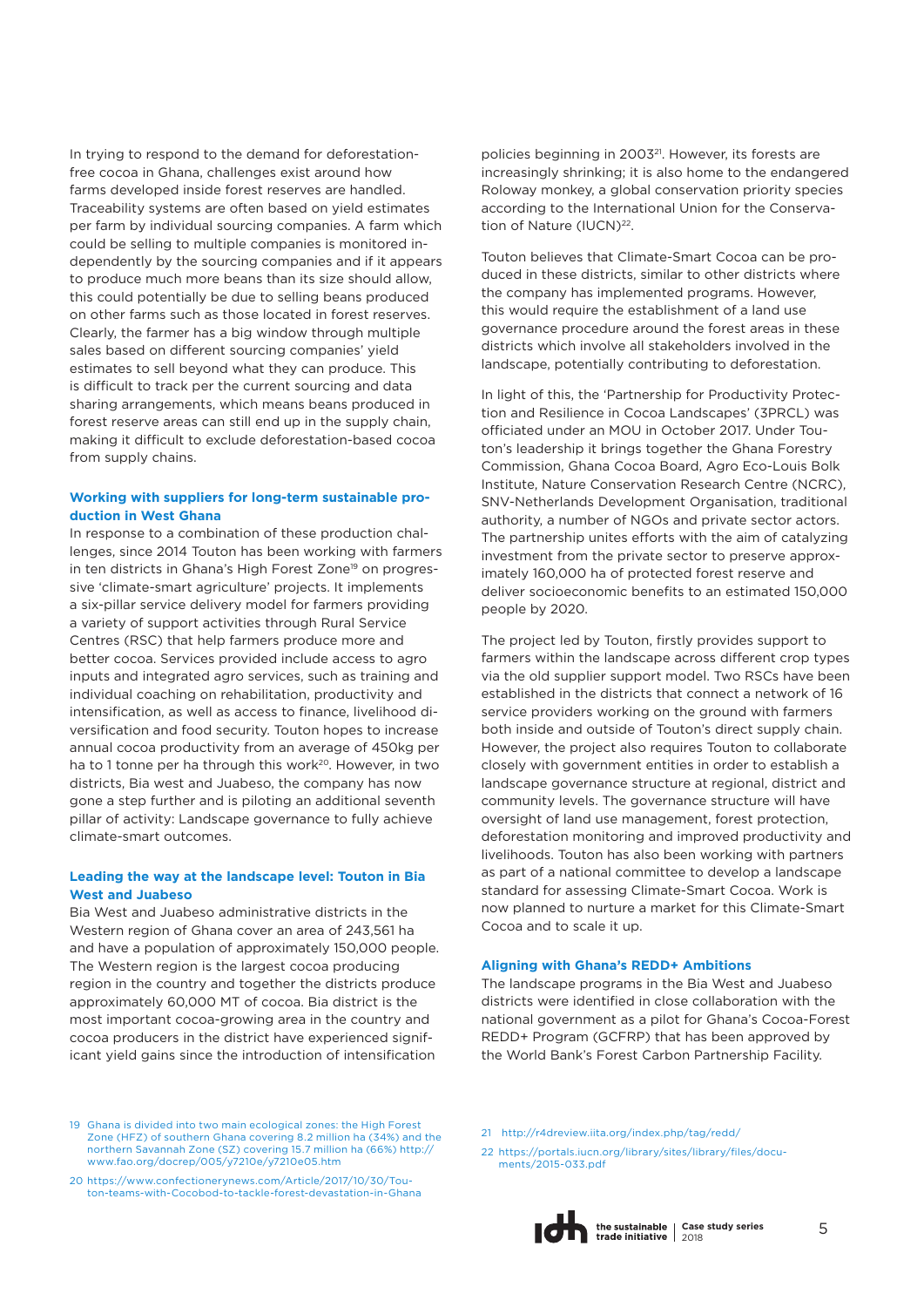The program aims to reduce deforestation rates across the country. A core component of this is the production of deforestation-free and sustainable cocoa in the High Forest Zones, in return for carbon payments. Jointly coordinated by the National REDD+ Secretariat (NRS) at the Forestry Commission (FC) and the Ghana Cocoa Board, and in partnership with a broad set of private and public-sector actors, the GCFRP program is constructed around five key pillars:

- a. Institutional Coordination and Measurement Reporting and Verification (MRV);
- b. Landscape Planning within Hotspot Intervention Areas (HIAs);
- c. Implementing Climate-Smart Cocoa to Increase Yields;
- d. Risk Management and Finance;
- e. Legislative and Policy Reforms.

Land use activities will eventually be implemented in six Hotspot Intervention Areas (HIAs) - priority areas for immediate and concentrated interventions at the farm and landscape levels. Each HIA will be governed by a local governance board of land owners, land users, local authority entities and community leaders and will engage with a formal consortium of private sector cocoa companies, NGOs, and government partners who will work together to bring resources to implement activities on the ground<sup>23</sup>.

Implementation has begun in three HIAs, one of which is the Juabeso-Bia HIA. Touton has signed an MOU with the government to lead implementation of all interventions in the Bia-Juabeso HIA. Hence the work builds on the 3PRCL program adding additional elements to make it suitable as a pilot under the GCFRP conditions and structure. The project aims to reduce carbon emissions by 2.3 million tons annually by 2020, which could generate USD 11.5 million in revenue from carbon funds<sup>24</sup>.



23 [https://www.forestcarbonpartnership.org/sites/fcp/files/2017/June/](https://www.forestcarbonpartnership.org/sites/fcp/files/2017/June/GCFRP_Carbon%20Fund_Final%20Draft_April%2022%202017-formatted.pdf) GCFRP\_Carbon%20Fund\_Final%20Draft\_April%2022%202017-formatted.pdf

24 [http://www.commodafrica.com/31-10-2017-accord-entre-touton-et](http://www.commodafrica.com/31-10-2017-accord-entre-touton-et-le-cocobod-pour-une-cacaoculture-sans-deforestation-au-ghana)le-cocobod-pour-une-cacaoculture-sans-deforestation-au-ghana

# **Convening and Governance**

#### **Expanding the supplier support model in West Ghana: key motivators**

In 2017, Touton convened all stakeholders they perceived as having an influence on the landscape in Bia West and Juabeso. This included farmers, but also logging companies, village chiefs, and government. The company led the establishment of the 3PCRL and brought together COCOBOD, the Forestry Commission, local authorities, key NGOs, and approached logging companies, competitors as well as many of the big buying companies sourcing from the region, including Cargill, Mondelez and Barry Callebaut.

Prior to Touton bringing together the stakeholders in 2017, COCOBOD had already approached the company, keen to get help packaging and scaling the RSC support model the company had established successfully to improve yields across other areas. Touton's farm-level efforts had been focussed on the PBC Ltd direct supply chain, reaching around 8,000 farmers, however, Touton's agreement with COCOBOD extends that work to reach up to 60,000 farmers in the region. The Forestry Commission and COCOBOD are also able to leverage interventions from other government led programs to build synergy.

Many of the cocoa buyers involved were already running farm-level sustainable production programs and were keen to take advantage of combining efforts, engaging government and benefiting from the farmer engagement structures already established by Touton via the RSCs. The logging companies have expressed a strong interest to contribute to the success of the program because engaging properly with farmers and the authorities around preventing encroachment will affect how their business will fare in future. At the community level, the chiefs are recognized as the spokespeople for the people and communities listen to them; their involvement is therefore essential for any engagement with local communities around the successful implementation of a forest governance framework.

#### **Roles and responsibilities in the landscape to date**

The expertise of a variety of private and public-sector actors has been leveraged in order to reach the main objectives of the program. Progress to date against the key project objectives are as follows:

#### Objective 1: Increase cocoa productivity to 1000 kg/ha

11,300 farms have been mapped and 7,165 producers have been trained on good agricultural practices and Climate-Smart Cocoa principles. These farmers have been certified under UTZ/Rainforest Alliance standards. To complement these efforts, the Cocoa Health and Extension division of COCOBOD, with the support of the Forest Investment Project (FIP), has been providing

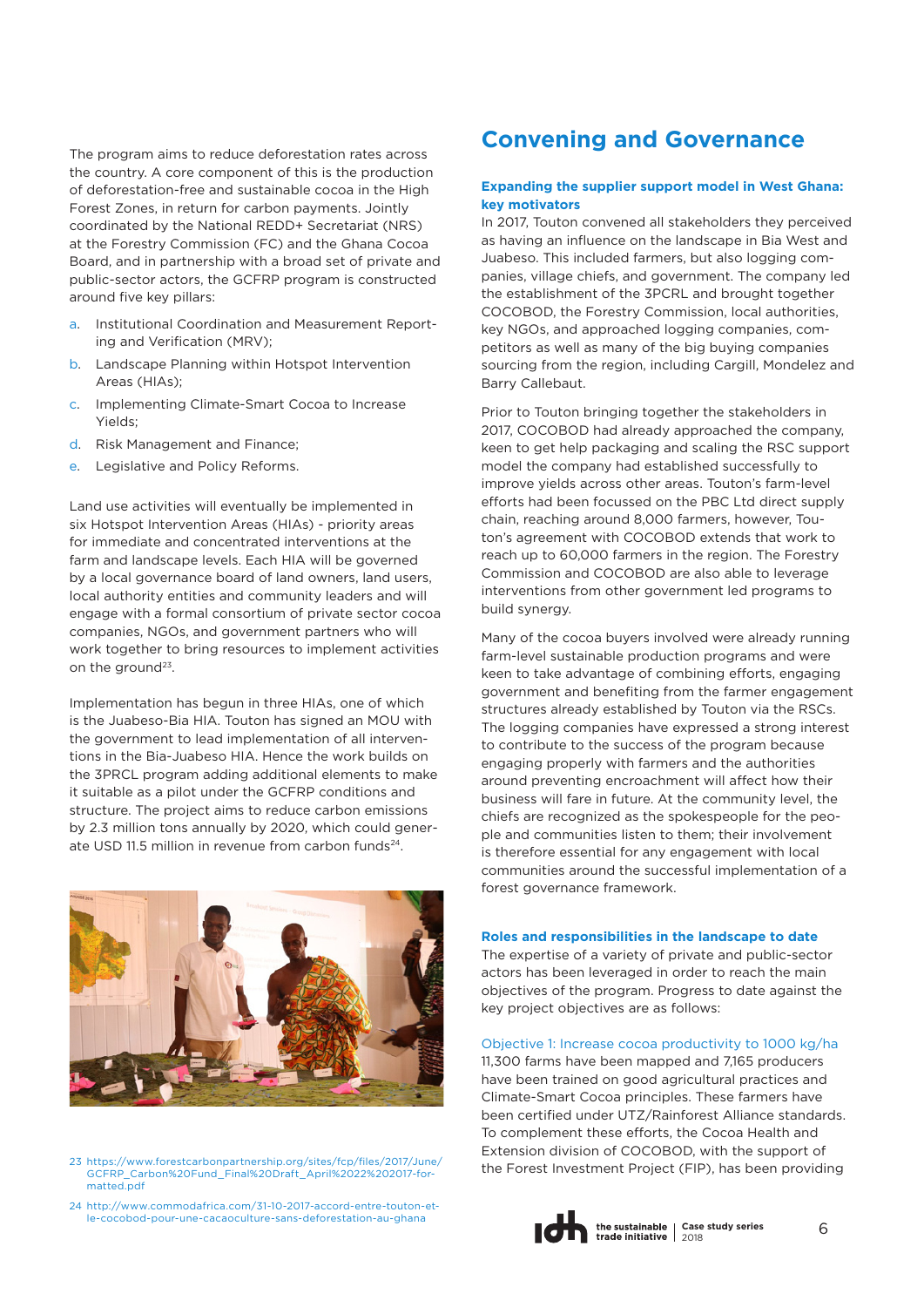training and farm management services on seedling distribution and spraying to all other cocoa farmers in the landscape. COCOBOD has distributed 1,310,000 cocoa seedlings, recruited 874 spraying and pruning gangs and 675 pollinators. Forestry Commission has also distributed 150,000 shade tree seedlings. The project is currently preparing for a landscape assessment against the soon to be established Ghana Climate-Smart Cocoa Standard.

#### Objective 2: Strengthen farmers' capacity and skills to run their farms like businesses targeting a minimum of 50,000 farmers

Touton is partnering with SNV Ghana to implement the Shaded Cocoa Agroforestry Systems (SCAFS) program to improve cocoa agroforestry, provide functional multistakeholder land use planning systems and a traceability system. The centres in the two districts have two nurseries which coordinate demand for 60,000 cocoa seedlings. 228 ha of old cocoa farms belonging to 430 farmers have been rehabilitated and 90 demo plots have been established on yield optimisation through soil fertility management and integrated crop pest management. All 11,300 farms received spraying services and service providers have been trained to provide services to farmers at a fee. An MOU has been signed with Advans Ghana, a savings and loans company, and financial training has been conducted in 40 communities for 1150 farmers. All these farmers now have bank accounts and can access some financial products, such as savings accounts and use of mobile money technology.

#### Objective 3: Increase farmer resilience with a focus on income diversification

A study aimed at introducing other crops which Touton trades in and that could complement cocoa such as annatto seeds, bees wax and kola nuts has been completed. The next step is to support farmers in producing these crops to meet national and/or global market expectations. In addition, as part of local income diversification efforts, twenty women have been trained in cassava flour production and are now training other farmers on their farms. An additional 40 women farmers received support to plant 40 acres of improved cassava. National markets for vegetables have been secured and farmers are being supported to supply such markets.

#### Objective 4: Provide farmers with the skills and tools to foster climate change adaptation, mitigation of greenhouse gas emissions, and increase carbon sequestration in cocoa-forest landscapes

COCOBOD and the Forestry Commission have led a national committee in drafting a Climate-Smart Cocoa Standard that provides a framework for companies to produce Climate-Smart Cocoa. Internal capacity has been built on the use of a developed climate-smart agriculture in cocoa manual led by the World Cocoa Foundation (WCF). It is envisioned that cocoa traders could eventually sell and market Climate-Smart Cocoa. This could serve as a basis to bring in supply chain financing to support landscape governance and deforestation monitoring work.

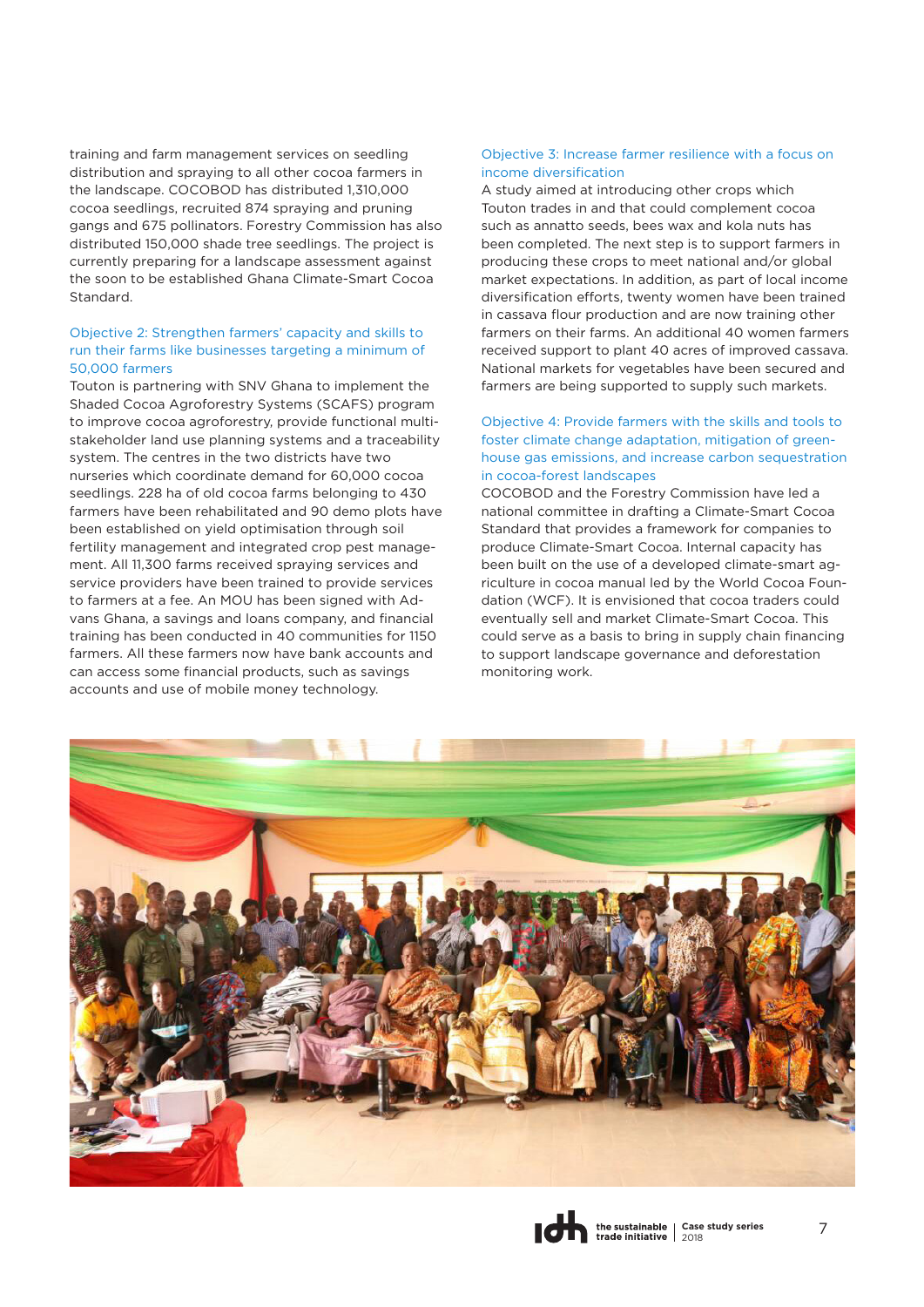#### Objective 5: Improve economic development through landscape governance and land use planning

A draft governance framework has been produced under the leadership of NCRC, outlining the key roles of traditional authority, community, private and public sector in managing and monitoring the drivers of deforestation and is currently going through a consultation and validation process. The next phase will be to build capacity to collaboratively address all issues on deforestation within the landscape and put in place the necessary governance structures.

Solidaridad has signed an MOU with Sefwi Wiawso Traditional Council to support them in formalizing land access security. Communities in Boinzan and Proso sub districts have been sensitized on tree registration guidelines and land access security. Collaboration to discuss land security has begun in some areas. A participatory 3D model map of the landscape was developed in collaboration with farmers in Proso to begin resource-mapping and a land-use planning exercise.

The Forestry Commission has begun the mapping of all illegal farms in forest reserves to enable remediation action by the project as prescribed in the Cocoa and Forests Framework of action. An initial infrastructure for deforestation monitoring has been put in place using remote sensing technology to monitor deforestation activity in the landscape.

#### **Drivers for aligning with national and international plans**

In regard to the projects' alignment with the national government's REDD+ program, Ghana estimates that it could generate just over 10 million tCO2e emission reductions to be transacted under the Emission Reduction Programme Agreement (ERPA) during this period equivalent to a performance payment of USD 50 million. The Government of Ghana will provide USD 53 million in support to the implementation of its REDD+ program, but urgently needs private sector investment and Touton is currently engaging its competitors and buyers to support this effort.

The government will benefit from the program by successfully demonstrating that it can reduce deforestation and sustainably manage its forest resources and the ecosystem services they provide. The company also feels that any legislation developed at the national level by REDD+ should benefit Touton in the implementation of sustainable production activities and should help address operational bottlenecks in the supply chain. A deforestation accounting framework will also be established at the national level with which Touton will align and monitor its progress.

# **The Business Case: Scaling benefits for sustained growth and revenues**

In the face of declining cocoa yields and climate change impact projections on the value chain, Touton made the strategic decision to expand its supplier support model to take a landscape approach to sustainable production. Senior executives within the organisation made the decision that strategic investments should be tied to the more holistic climate-smart, multi-stakeholder approach. Some of the key commercial opportunities it has sought to realize are described here.

"Cocoa production and sustainable forest management are closely linked, and strongly influence each other. The challenge is now to turn the vicious cycle of environmental degradation and low productivity into a virtuous one of sound environmental management and highly productive systems. The challenge is great. As is Touton's commitment to contribute to addressing it."

#### **Mitigating climate change risk to ensure long-term supply and price stability**

Global climatic changes are compounding local changes in the water cycle caused by localized deforestation in Ghana. These impacts are key drivers of falling productivity in the country and suggest consistent cocoa supply volumes may not be assured in the coming years<sup>25</sup>. The future impacts of climate change on the suitability of areas for cocoa production in Ghana will vary regionally, and significant work is being done by the CGIAR Research Program on Climate Change, Agriculture and Food Security (CCAFS) and others to map the regional risk profiles and potential response strategies for the private sector and farmers operating in these areas<sup>26</sup>. Touton has done its own analysis on local climatic impacts, shade trees and the impact of local forests on different production areas. The company has monitored crops in two different zones, one set in a highly forested zone and one set in a semi-deciduous zone. They recorded yields of 500-1000kg/ha in the highly forested zone

25 [https://cgspace.cgiar.org/bitstream/handle/10568/51470/Cli](https://cgspace.cgiar.org/bitstream/handle/10568/51470/Climate%20suitability%20for%20Cocoa%20farming.pdf)mate%20suitability%20for%20Cocoa%20farming.pdf

26 <https://cgspace.cgiar.org/rest/bitstreams/90968/retrieve>

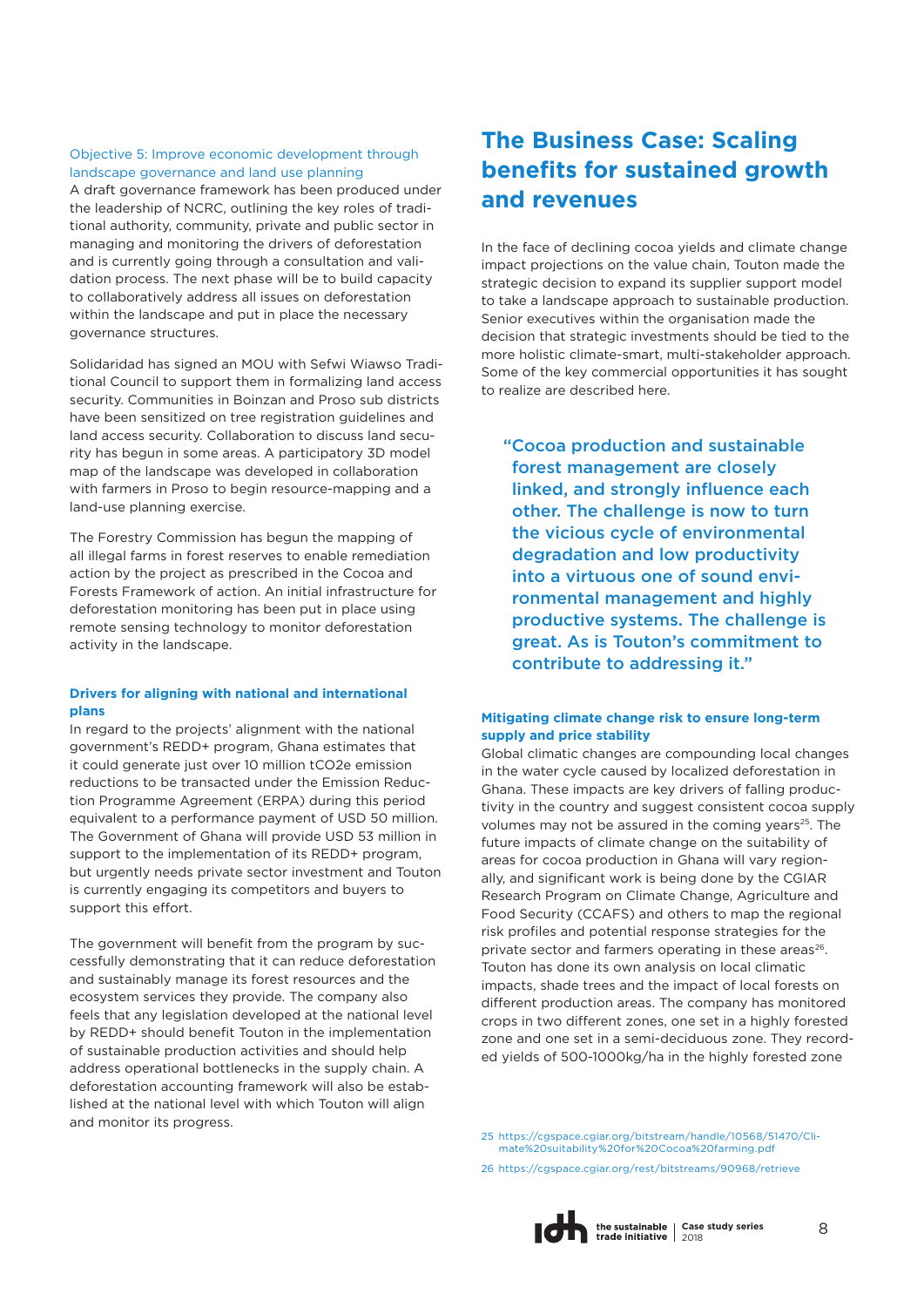but yields significantly lower - only 250-400kg/ha - in the semi-deciduous zone, due to dryness of the area and no shade trees.

### "We need to address climate issues as much as possible. If this continues, supply will be affected."

The 3PRCL landscape work in the Bia-Juabeso districts aims to mitigate impacts of climate change by preventing deforestation and increasing productivity. Understanding the importance of local forests on production yields in these particular districts, Touton prioritized a landscape approach and the establishment of a governance procedure around the forested areas. The company concluded that while interest in and uptake of developing climate-smart agricultural practices at the farm level may vary from farmer to farmer, preventing forest encroachment would only be successful if farmers were incentivized by a regulatory force, not only commercial opportunities. They see that engagement with the government in order to establish a mechanism around forest protection is the only way of ensuring the prevention of encroachment, and therefore the stability of local climatic conditions and production yields long term. By ensuring yields are maintained, the threat of supply shortage is mitigated and stability of price ensured.

### "Forest governance mechanisms, if supported by government and enforced through law, will provide a strong framework for action."

A draft framework for the governance of the forest area and the roles of different actors has now been established and capacity building of different stakeholders on its implementation will follow.

#### **Securing market position as a verified sourcing region for sustainable cocoa products**

Global cocoa buyers are increasingly recognizing that deforestation and its impacts on local climatic conditions is a leading cause of decreasing yields in many cocoa producing regions. Most of the world's largest cocoa buyers (including all of the top twelve) have now established commitments to end deforestation in the global cocoa supply chain via their own corporate commitments and multi stakeholder commitments like the Cocoa and Forests Initiative. However, producing countries that are trying to respond to the demand for deforestation free cocoa face challenges. Loopholes

in traceability systems mean beans produced in forest reserve areas can still end up entering the supply chain, making it difficult to assure deforestation free cocoa to buyers.

### "Traceability will fail without transparency, benefit sharing and landscape governance."

By engaging in a landscape approach and ensuring a strong governance mechanism around the forested areas, Touton will provide assurance to its customers that beans entering the supply chain are from deforestation-free sources. This will allow the company to continue to sell/begin selling to the global chocolate and cocoa companies that have signed the Cocoa and Forests Initiative commitment to eliminate deforestation. One of the main targets of the 3PCRL approach is to develop a common deforestation monitoring system for the landscape that traces farms both in and outside forest reserves. The project will provide regular reports to partners on deforestation status and other outcomes in the landscape under the REDD+ HIA management plan. This level of reporting will build the confidence of buyers and Touton will face opportunities for new business as more companies develop similar commitments and seek to establish sourcing regions that can assure deforestation-free produce.

#### **Increased revenues and garnering support to sustain the landscape approach**

One element of the multi-stakeholder landscape approach has seen Touton contributing to the development of the Climate-Smart Cocoa Standard by engaging at the national level with COCOBOD and the Forestry Commission. The draft standard provides a framework for companies to produce Climate-Smart Cocoa and a standard for assessing performance at the landscape scale. Once finalized, it will provide a benchmark against which the project could report on sustainability outcomes at the landscape scale.

In Ghana, the level of state involvement in the cocoa industry is significant. Any plans to operate at landscape scale must preclude the government's involvement and endorsement if they are to succeed. Only by working beyond traditional company boundaries, at a landscape level, is Touton able to engage regularly with other influential stakeholders and sit at a table to contribute to such a standard with the relevant government entities. The Forestry Commission is also working to establish a deforestation accounting framework for its national level commitments. The project aligns its monitoring and reporting so that communication by stakeholders at all levels has integrity in the eyes of the global market.

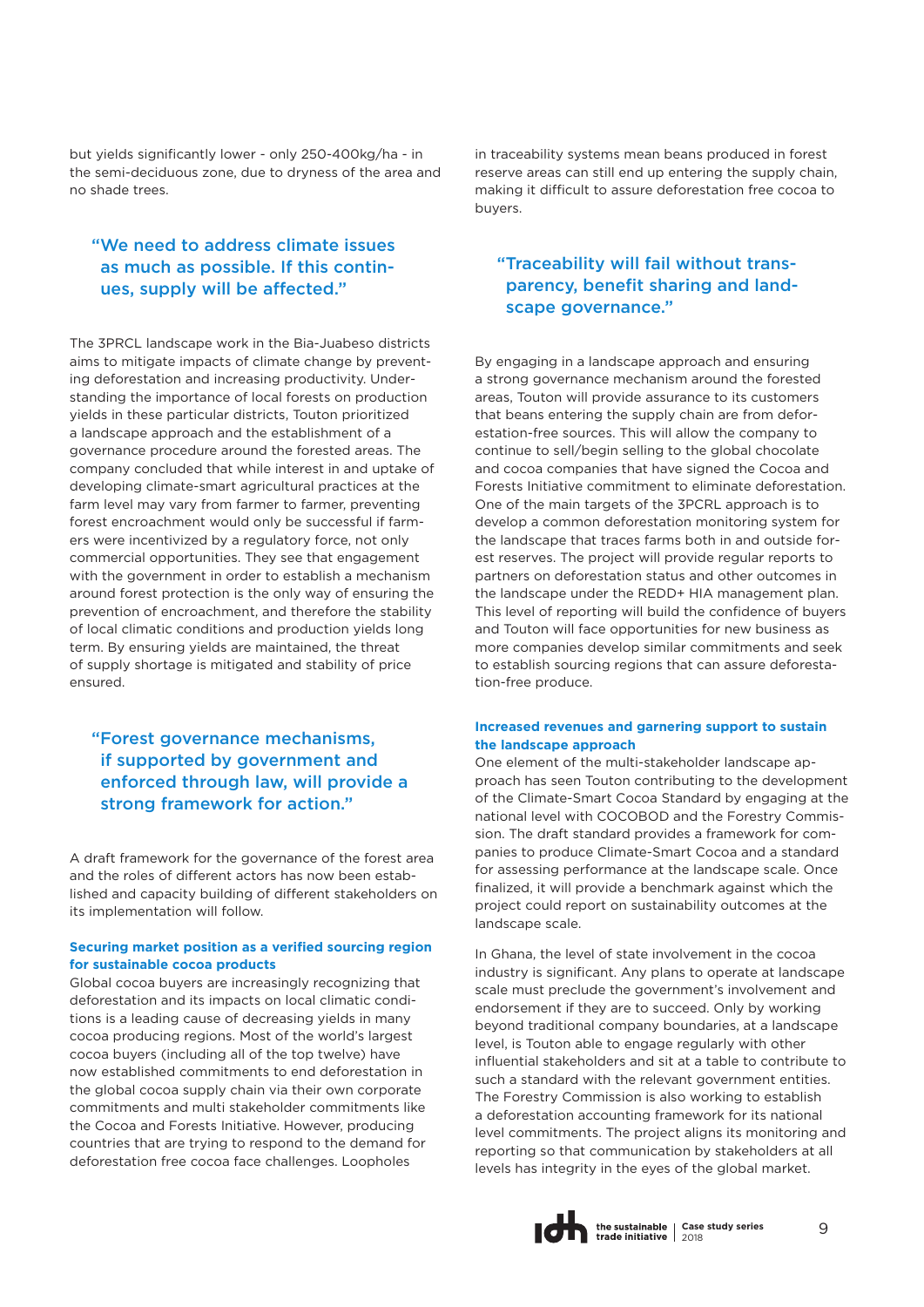Figure 1: Map showing the distribution of climate change impact zones and dominant adaptation typology in Ghana<sup>28</sup>

"Previously we had a good relationship with the government and CO-COBOD, but this new relationship on sustainability brings collaboration to a new level: now we sit alongside the government to develop a joint work program."

Establishing a trusted and government-endorsed product standard will allow Touton to sell Climate-Smart Cocoa to customers increasingly seeking deforestation-free product. This specialized product offering will increase revenues for the company and for COCOBOD, in a winwin proposition for both entities and the farmers upon which they rely.

In addition, it is envisioned that Touton could eventually use the connections established with the downstream supply chain and global market to serve as a basis to attract further supply chain financing for landscape governance and deforestation monitoring work.

The long-term commercial viability of the work is integral to the success of the 3PRCL. Touton has already engaged financial institutions to conduct analyses of the long-term financial viability of the RSCs and feels confident that they can be sustained financially over time. The Forestry Commission has been tasked with establishing a financially sustainable traceable supply chain and deforestation monitoring system for the program; continuing to attract external finance is a key element of achieving this. At the national level the success of the governments' REDD+ ambitions is also dependent on the ability to secure private sector finance.

28 [CCAFS, 2018. Climate Smart Agriculture in Cocoa Manual, A](CCAFS, 2018. Climate Smart Agriculture in Cocoa Manual, A training manual for field officers.)  training manual for field officers.

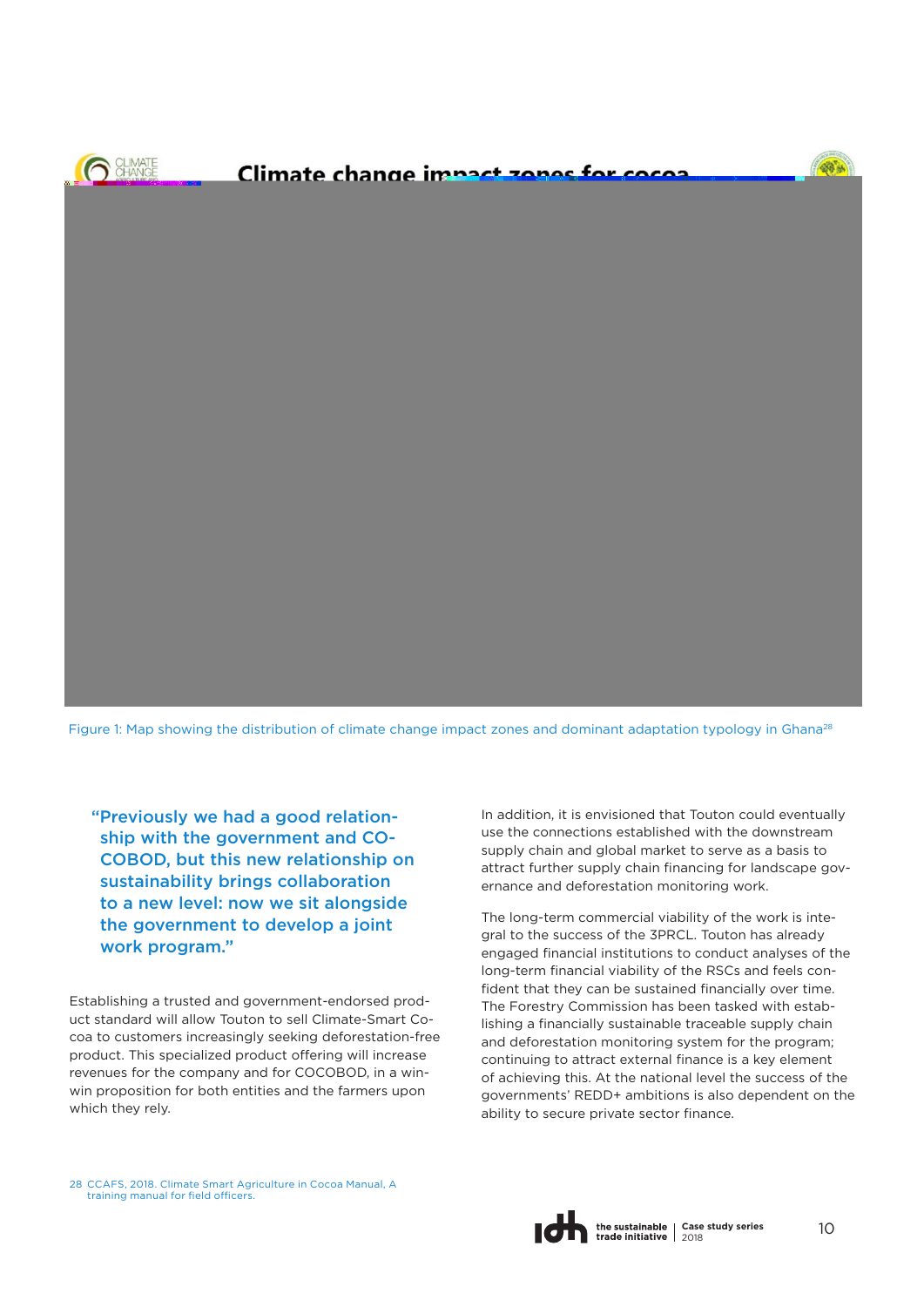#### **Increased revenues by expanding the supply base adopting climate-smart principles**

The 3PRCL landscape work in Bia-Juabeso districts targets farmers both inside and outside of Touton's direct supply chain. The company is currently working directly with around 8,000 farmers but the work involving multiple stakeholders aims to scale up these efforts and to eventually target 60,000 farmers. One element of the support provided aims to address the weak land ownership framework in Ghana which means that fragmented smallholder farms exist under a precarious legal status under the complex national legal land tenure system and those held under customary understanding.

### "At the moment most farmers face land tenure challenges – Touton is working with partners to help farmers formalize their land rights so that they can improve their livelihoods."

Only by working closely with government entities, including the Forestry Commission, can Touton work to ensure these farmers are recognized in the eyes of the law. The landscape approach provides a platform for these efforts and for the skills of multiple stakeholders to be leveraged. NGO Solidaridad has also been brought in by Touton to engage traditional authorities to formalize land access security and tree tenure in the landscape. Without the local chieftains on board, the communities are very difficult to engage or support.